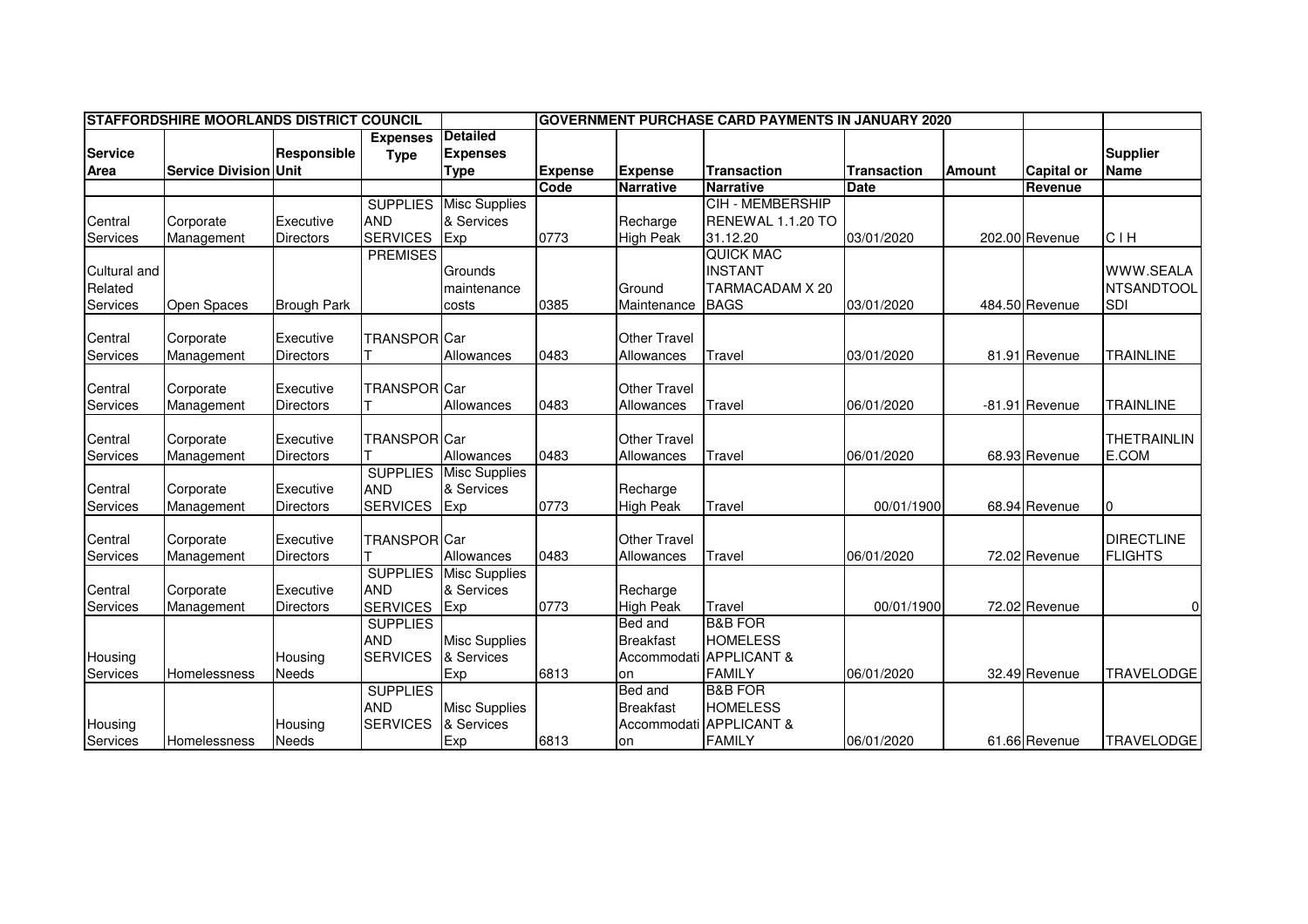|          |              |         | <b>SUPPLIES</b> |                      |      | Bed and          | <b>B&amp;B FOR</b>      |            |               |                   |
|----------|--------------|---------|-----------------|----------------------|------|------------------|-------------------------|------------|---------------|-------------------|
|          |              |         | <b>AND</b>      | <b>Misc Supplies</b> |      | <b>Breakfast</b> | <b>HOMELESS</b>         |            |               |                   |
| Housing  |              | Housing | <b>SERVICES</b> | & Services           |      |                  | Accommodati APPLICANT & |            |               |                   |
| Services | Homelessness | Needs   |                 | Exp                  | 6813 | on               | <b>FAMILY</b>           | 06/01/2020 | 64.15 Revenue | <b>TRAVELODGE</b> |
|          |              |         | <b>SUPPLIES</b> |                      |      | Bed and          | <b>B&amp;B FOR</b>      |            |               |                   |
|          |              |         | <b>AND</b>      | <b>Misc Supplies</b> |      | <b>Breakfast</b> | <b>HOMELESS</b>         |            |               |                   |
| Housing  |              | Housing | <b>SERVICES</b> | & Services           |      |                  | Accommodati APPLICANT & |            |               |                   |
| Services | Homelessness | Needs   |                 | Exp                  | 6813 | on               | <b>FAMILY</b>           | 06/01/2020 | 90.81 Revenue | <b>TRAVELODGE</b> |
|          |              |         | <b>SUPPLIES</b> |                      |      | Bed and          | <b>B&amp;B FOR</b>      |            |               |                   |
|          |              |         | <b>AND</b>      | <b>Misc Supplies</b> |      | <b>Breakfast</b> | <b>HOMELESS</b>         |            |               |                   |
| Housing  |              | Housing | <b>SERVICES</b> | & Services           |      | Accommodati      | <b>APPLICANT &amp;</b>  |            |               |                   |
| Services | Homelessness | Needs   |                 | Exp                  | 6813 | on               | <b>FAMILY</b>           | 06/01/2020 | 70.82 Revenue | <b>TRAVELODGE</b> |
|          |              |         | <b>SUPPLIES</b> |                      |      | Bed and          | <b>B&amp;B FOR</b>      |            |               |                   |
|          |              |         | <b>AND</b>      | <b>Misc Supplies</b> |      | <b>Breakfast</b> | <b>HOMELESS</b>         |            |               |                   |
| Housing  |              | Housing | <b>SERVICES</b> | & Services           |      |                  | Accommodati APPLICANT & |            |               |                   |
| Services | Homelessness | Needs   |                 | Exp                  | 6813 | <b>on</b>        | <b>FAMILY</b>           | 06/01/2020 | 70.82 Revenue | <b>TRAVELODGE</b> |
|          |              |         | <b>SUPPLIES</b> |                      |      | Bed and          | <b>B&amp;B FOR</b>      |            |               |                   |
|          |              |         | <b>AND</b>      | <b>Misc Supplies</b> |      | <b>Breakfast</b> | <b>HOMELESS</b>         |            |               |                   |
| Housing  |              | Housing | <b>SERVICES</b> | & Services           |      |                  | Accommodati APPLICANT & |            |               |                   |
| Services | Homelessness | Needs   |                 | Exp                  | 6813 | on               | <b>FAMILY</b>           | 06/01/2020 | 90.81 Revenue | <b>TRAVELODGE</b> |
|          |              |         | <b>SUPPLIES</b> |                      |      | Bed and          | <b>B&amp;B FOR</b>      |            |               |                   |
|          |              |         | <b>AND</b>      | <b>Misc Supplies</b> |      | <b>Breakfast</b> | <b>HOMELESS</b>         |            |               |                   |
| Housing  |              | Housing | <b>SERVICES</b> | & Services           |      | Accommodati      | <b>APPLICANT &amp;</b>  |            |               |                   |
| Services | Homelessness | Needs   |                 | Exp                  | 6813 | on               | <b>FAMILY</b>           | 06/01/2020 | 27.49 Revenue | <b>TRAVELODGE</b> |
|          |              |         | <b>SUPPLIES</b> |                      |      |                  |                         |            |               |                   |
|          |              |         | <b>AND</b>      |                      |      | Bed and          | <b>B&amp;B FOR</b>      |            |               |                   |
|          |              |         | <b>SERVICES</b> | <b>Misc Supplies</b> |      | <b>Breakfast</b> | <b>HOMELESS</b>         |            |               |                   |
| Housing  |              | Housing |                 | & Services           |      | Accommodati      | <b>APPLICANT &amp;</b>  |            |               |                   |
| Services | Homelessness | Needs   |                 | Exp                  | 6813 | on               | <b>FAMILY</b>           | 07/01/2020 | 37.49 Revenue | <b>TRAVELODGE</b> |
|          |              |         | <b>SUPPLIES</b> |                      |      | Bed and          | <b>B&amp;B FOR</b>      |            |               |                   |
|          |              |         | <b>AND</b>      | <b>Misc Supplies</b> |      | <b>Breakfast</b> | <b>HOMELESS</b>         |            |               |                   |
| Housing  |              | Housing | <b>SERVICES</b> | & Services           |      | Accommodati      | <b>APPLICANT &amp;</b>  |            |               |                   |
| Services | Homelessness | Needs   |                 | Exp                  | 6813 | on               | <b>FAMILY</b>           | 07/01/2020 | 68.32 Revenue | <b>TRAVELODGE</b> |
|          |              |         | <b>SUPPLIES</b> |                      |      | Bed and          | <b>B&amp;B FOR</b>      |            |               |                   |
|          |              |         | <b>AND</b>      | <b>Misc Supplies</b> |      | <b>Breakfast</b> | <b>HOMELESS</b>         |            |               |                   |
| Housing  |              | Housing | <b>SERVICES</b> | & Services           |      |                  | Accommodati APPLICANT & |            |               |                   |
| Services | Homelessness | Needs   |                 | Exp                  | 6813 | lon              | <b>FAMILY</b>           | 07/01/2020 | 66.65 Revenue | <b>TRAVELODGE</b> |
|          |              |         | <b>SUPPLIES</b> |                      |      | Bed and          | <b>B&amp;B FOR</b>      |            |               |                   |
|          |              |         | <b>AND</b>      | <b>Misc Supplies</b> |      | <b>Breakfast</b> | <b>HOMELESS</b>         |            |               |                   |
| Housing  |              | Housing | <b>SERVICES</b> | & Services           |      |                  | Accommodati APPLICANT & |            |               |                   |
| Services | Homelessness | Needs   |                 | Exp                  | 6813 | on               | <b>FAMILY</b>           | 07/01/2020 | 64.98 Revenue | <b>TRAVELODGE</b> |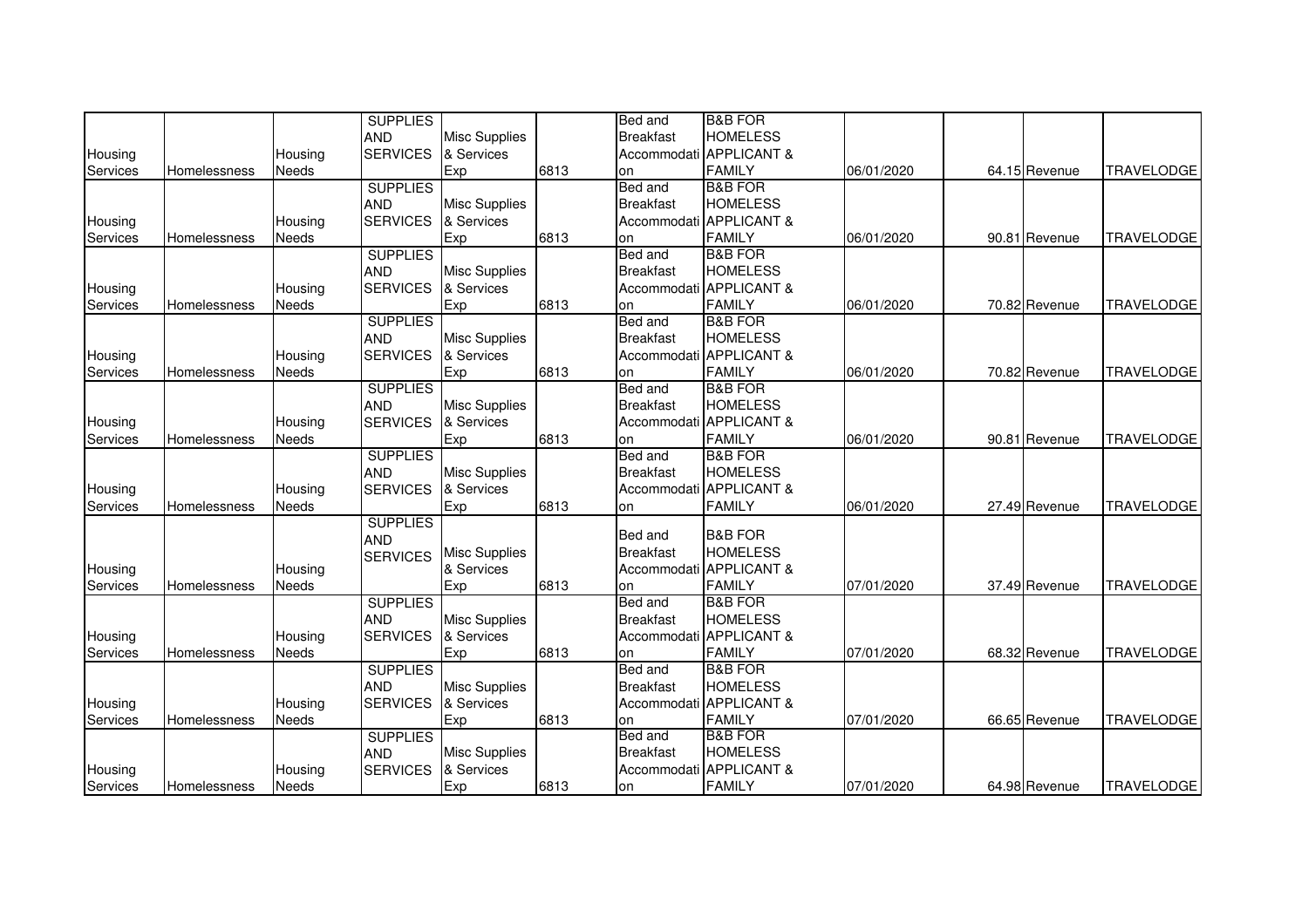|              |                         |                | <b>SUPPLIES</b>         |                      |      |                     |                                          |            |               |                    |
|--------------|-------------------------|----------------|-------------------------|----------------------|------|---------------------|------------------------------------------|------------|---------------|--------------------|
|              |                         |                | <b>AND</b>              |                      |      |                     |                                          |            |               |                    |
|              |                         |                | <b>SERVICES</b>         |                      |      | Bed and             | <b>B&amp;B FOR</b>                       |            |               |                    |
|              |                         |                |                         | <b>Misc Supplies</b> |      | <b>Breakfast</b>    | <b>HOMELESS</b>                          |            |               |                    |
| Housing      |                         | Housing        |                         | & Services           |      |                     | Accommodati APPLICANT &                  |            |               |                    |
| Services     | Homelessness            | <b>Needs</b>   |                         | Exp                  | 6813 | on                  | <b>FAMILY</b>                            | 07/01/2020 | 37.99 Revenue | <b>TRAVELODGE</b>  |
|              |                         |                | <b>SUPPLIES</b>         | Print/Stat &         |      |                     |                                          |            |               |                    |
| Central      | Corporate               | Central        | <b>AND</b>              | <b>Gen Office</b>    |      |                     | <b>POSTAGE OF LEGAL</b>                  |            |               | THE POST           |
| Services     | Management              | administration | <b>SERVICES</b>         | Equip                | 0652 | Stationery          | <b>DOCUMENTS</b>                         | 07/01/2020 | 35.20 Revenue | <b>OFFICE</b>      |
|              |                         |                |                         |                      |      |                     | SPLIT - 50% an                           |            |               |                    |
| Cultural and |                         | Communities    | <b>TRANSPOR</b>         |                      |      |                     | employee WARMER                          |            |               |                    |
| Related      | Community               | and Cultural   |                         | Car                  |      | <b>Other Travel</b> | HOMES IN STAFFS                          |            |               |                    |
| Services     | Development             | Admin          |                         | Allowances           | 0483 | Allowances          | MEETING (7.03%)                          | 07/01/2020 | 14.90 Revenue | <b>TRAINLINE</b>   |
|              |                         |                | <b>SUPPLIES</b>         |                      |      |                     | SPLIT - 50% an                           |            |               |                    |
| Cultural and |                         | Communities    | <b>AND</b>              | <b>Misc Supplies</b> |      |                     | employee WARMER                          |            |               |                    |
| Related      | Community               | and Cultural   | <b>SERVICES</b>         | & Services           |      | Recharge            | <b>HOMES IN STAFFS</b>                   |            |               |                    |
| Services     | Development             | Admin          |                         | Exp                  | 0773 | <b>High Peak</b>    | MEETING (7.03%)                          | 07/01/2020 | 14.90 Revenue | <b>TRAINLINE</b>   |
|              |                         | Operational    |                         |                      |      |                     |                                          |            |               |                    |
| Environment  |                         | Services -     |                         |                      |      |                     |                                          |            |               |                    |
|              |                         |                |                         |                      |      |                     | SPLIT - an employee                      |            |               |                    |
| al and       |                         | <b>Direct</b>  |                         |                      |      |                     | <b>FUTURE FLEET</b>                      |            |               |                    |
| Regulatory   |                         | Management     | TRANSPOR <sub>Car</sub> |                      |      | <b>Other Travel</b> | <b>CONFERENCE</b>                        |            |               |                    |
| Services     | <b>Waste Collection</b> | Admin          |                         | Allowances           | 0483 | Allowances          | $(85.93\%)$                              | 08/01/2020 | 182 Revenue   | <b>TRAINLINE</b>   |
|              |                         |                |                         |                      |      |                     | <b>COMPANY</b>                           |            |               |                    |
|              |                         |                | <b>SUPPLIES</b>         | <b>Misc Supplies</b> |      |                     | <b>RETURNS FROM</b>                      |            |               | <b>DED</b>         |
| Central      | Corporate               | Financial      | <b>AND</b>              | & Services           |      | Recharge            | <b>ISLE OF MANN</b>                      |            |               | <b>COMPANIES</b>   |
| Services     | Management              | Services       | <b>SERVICES</b>         | Exp                  | 0773 | <b>High Peak</b>    | GOVT 1400/0693                           | 08/01/2020 | 4 Revenue     | <b>REGISTRY</b>    |
|              |                         |                |                         |                      |      |                     | an employee TRAIN                        |            |               |                    |
|              |                         |                |                         |                      |      |                     | TO COURT BUXTON                          |            |               |                    |
|              |                         |                | <b>SUPPLIES</b>         | <b>Misc Supplies</b> |      |                     | <b>TO MANCHESTER</b>                     |            |               |                    |
| Central      | Corporate               | Corporate      | <b>AND</b>              | & Services           |      | Recharge            | 17/01/2020                               |            |               |                    |
| Services     | Management              | Policy         | <b>SERVICES</b>         | Exp                  | 0773 | <b>High Peak</b>    | 1920/0483                                | 07/01/2020 | 18.45 Revenue | <b>TRAINLINE</b>   |
|              |                         |                |                         |                      |      |                     |                                          |            |               |                    |
|              |                         |                |                         |                      |      |                     |                                          |            |               |                    |
|              |                         |                |                         |                      |      |                     | two employees<br><b>TRAINS TO COURTS</b> |            |               |                    |
|              |                         |                |                         |                      |      |                     |                                          |            |               |                    |
|              |                         |                |                         |                      |      |                     | <b>BUXTON TO MANC</b>                    |            |               |                    |
|              |                         |                | <b>SUPPLIES</b>         | <b>Misc Supplies</b> |      |                     | <b>MACCLESFIELD TO</b>                   |            |               |                    |
| Central      | Corporate               | Corporate      | <b>AND</b>              | & Services           |      | Recharge            | <b>MANC RETURN</b>                       |            |               |                    |
| Services     | Management              | Policy         | <b>SERVICES</b>         | Exp                  | 0773 | High Peak           | 1920/0483                                | 07/01/2020 | 34.55 Revenue | <b>TRAINLINE</b>   |
|              |                         |                | <b>SUPPLIES</b>         | <b>Misc Supplies</b> |      |                     | SPLIT - an employee                      |            |               |                    |
| Central      | <b>Central Services</b> | Emergency      | <b>AND</b>              | & Services           |      | Recharge            | <b>BOOTS HP</b>                          |            |               | <b>SNICKERSDIR</b> |
| Services     | to the Public           | Planning       | <b>SERVICES</b>         | Exp                  | 0773 | <b>High Peak</b>    | $(1090/0600)$ $(40%)$                    | 09/01/2020 | 36.18 Revenue | ECT                |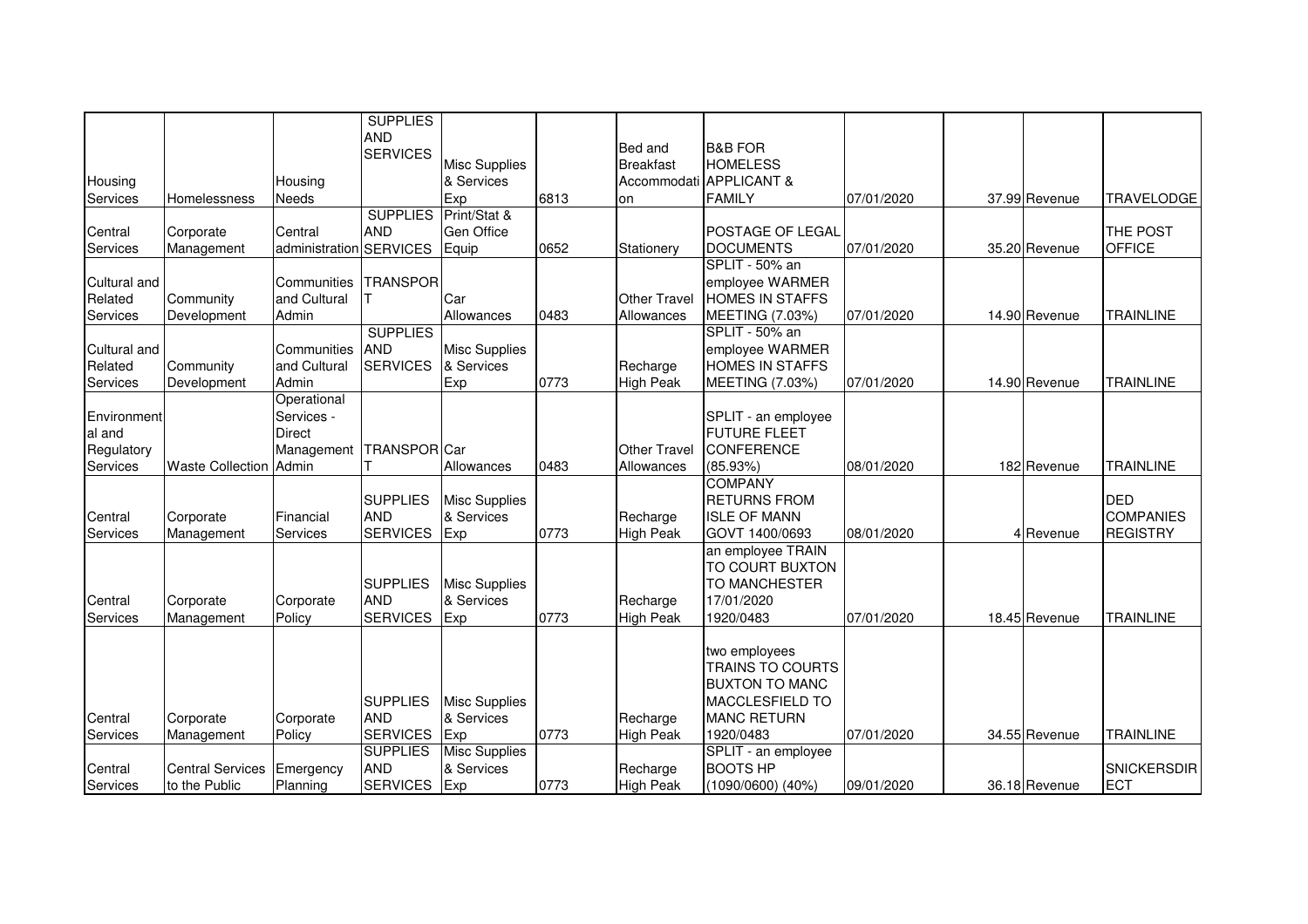|             |                         |                 | <b>SUPPLIES</b>   | Clothing             |      |                          |                           |            |                |                    |
|-------------|-------------------------|-----------------|-------------------|----------------------|------|--------------------------|---------------------------|------------|----------------|--------------------|
| Central     | <b>Central Services</b> | Emergency       | <b>AND</b>        | Uniform &            |      | Protective               | SPLIT - an employee       |            |                | <b>SNICKERSDIR</b> |
| Services    | to the Public           |                 | <b>SERVICES</b>   | Laundry              | 0600 | Clothing                 | <b>BOOTS</b>              | 09/01/2020 | 36.18 Revenue  | <b>ECT</b>         |
|             |                         | Planning        | <b>SUPPLIES</b>   |                      |      |                          |                           |            |                |                    |
|             |                         |                 |                   | <b>Misc Supplies</b> |      |                          | SPLIT - an employee       |            |                |                    |
| Central     | <b>Central Services</b> | Emergency       | <b>AND</b>        | & Services           |      | Recharge                 | BOOTS (1913/0600)         |            |                | <b>SNICKERSDIR</b> |
| Services    | to the Public           | Planning        | <b>SERVICES</b>   | Exp                  | 0773 | <b>High Peak</b>         | (20%)                     | 09/01/2020 | 18.09 Revenue  | <b>ECT</b>         |
|             |                         |                 |                   |                      |      |                          | SPLIT - FELT              |            |                |                    |
|             |                         |                 | <b>SUPPLIES</b>   | <b>Misc Supplies</b> |      |                          | NOTICE BOARDS             |            |                |                    |
| Central     | Corporate               | Corporate       | <b>AND</b>        | & Services           |      | Recharge                 | <b>FOR IN THE OFFICE</b>  |            |                | <b>TEACHERBOA</b>  |
| Services    | Management              | Policy          | <b>SERVICES</b>   | Exp                  | 0773 | <b>High Peak</b>         | $(1380/0804)$ $(43.14\%)$ | 09/01/2020 | 149.78 Revenue | <b>RDS</b>         |
|             |                         |                 |                   |                      |      |                          | <b>SPLIT - FELT</b>       |            |                |                    |
|             |                         |                 | <b>SUPPLIES</b>   |                      |      |                          | NOTICE BOARDS             |            |                |                    |
| Central     | Corporate               | Corporate       | <b>AND</b>        |                      |      | Quality                  | FOR IN THE OFFICE         |            |                | <b>TEACHERBOA</b>  |
| Services    | Management              | Policy          | <b>SERVICES</b>   | Services             | 0804 | Assurance                | (56.86%)                  | 10/01/2020 | 197.44 Revenue | <b>RDS</b>         |
| Environment |                         |                 |                   |                      |      |                          |                           |            |                |                    |
| al and      |                         |                 |                   |                      |      |                          | an employeeTRAIN          |            |                |                    |
|             |                         |                 |                   |                      |      |                          | <b>BURTON TO BHAM</b>     |            |                |                    |
| Regulatory  | Environmental           | Env Health -    | TRANSPOR Car      |                      |      | Other Travel             |                           |            |                |                    |
| Services    | Health                  | Admin           |                   | Allowances           | 0483 | Allowances               | <b>FOR CONFERENCE</b>     | 10/01/2020 | 17.35 Revenue  | <b>TRAINLINE</b>   |
|             |                         |                 | <b>SUPPLIES</b>   | <b>Misc Supplies</b> |      |                          |                           |            |                | <b>GEN</b>         |
| Central     | <b>Central Services</b> | Local           | <b>AND</b>        | & Services           |      | Miscellaneou             | <b>DEATH</b>              |            |                | <b>REGISTER</b>    |
| Services    | to the Public           | <b>Taxation</b> | <b>SERVICES</b>   | Exp                  | 1050 | s Other                  | <b>CERTIFICATE</b>        | 10/01/2020 | 11 Revenue     | <b>OFFICE</b>      |
|             |                         |                 |                   |                      |      |                          | SPLIT - an employee       |            |                |                    |
|             |                         |                 |                   |                      |      |                          | <b>MACC TO LEEDS</b>      |            |                |                    |
|             |                         |                 | <b>SUPPLIES</b>   | <b>Misc Supplies</b> |      |                          | 05/02/2020 CIVICA         |            |                |                    |
| Central     | <b>Central Services</b> | Local           | <b>AND</b>        | & Services           |      | Recharge                 | YEAR END SEMINAR          |            |                |                    |
| Services    | to the Public           | <b>Taxation</b> | <b>SERVICES</b>   | Exp                  | 0773 | <b>High Peak</b>         | (50%)                     | 10/01/2020 | 52.35 Revenue  | <b>TRAINLINE</b>   |
|             |                         |                 |                   |                      |      |                          | SPLIT - an employee       |            |                |                    |
|             |                         |                 |                   |                      |      |                          | <b>MACC TO LEEDS</b>      |            |                |                    |
|             |                         |                 |                   |                      |      |                          | 05/02/2020 CIVICA         |            |                |                    |
| Central     | <b>Central Services</b> | Local           | TRANSPOR Car      |                      |      | <b>Other Travel</b>      | YEAR END SEMINAR          |            |                |                    |
| Services    | to the Public           | Taxation        |                   | Allowances           | 0483 | Allowances               | (50%)                     | 10/01/2020 | 52.35 Revenue  | <b>TRAINLINE</b>   |
|             |                         | Post Entry      |                   |                      |      |                          |                           |            |                |                    |
|             |                         | and             | <b>SUPPLIES</b>   | <b>Misc Supplies</b> |      |                          |                           |            |                |                    |
| Central     | Corporate               |                 | <b>AND</b>        | & Services           |      | Recharge                 | <b>SPLIT - CIPS BOOKS</b> |            |                | WWW.CIPS.O         |
|             |                         | Corporate       |                   |                      |      |                          |                           |            |                |                    |
| Services    | Management              | Training        | <b>SERVICES</b>   | Exp                  | 0773 | <b>High Peak</b>         | FOR (50%)                 | 10/01/2020 | 53.48 Revenue  | <b>IRG</b>         |
|             |                         | Post Entry      |                   |                      |      |                          |                           |            |                |                    |
|             |                         | and             |                   | Indirect             |      |                          |                           |            |                |                    |
| Central     | Corporate               | Corporate       | EMPLOYEE employee |                      |      |                          | <b>SPLIT - CIPS BOOKS</b> |            |                | WWW.CIPS.O         |
| Services    | Management              | Training        | $\mathsf S$       | expenses             | 0050 | Staff Training FOR (50%) |                           | 10/01/2020 | 53.47 Revenue  | <b>RG</b>          |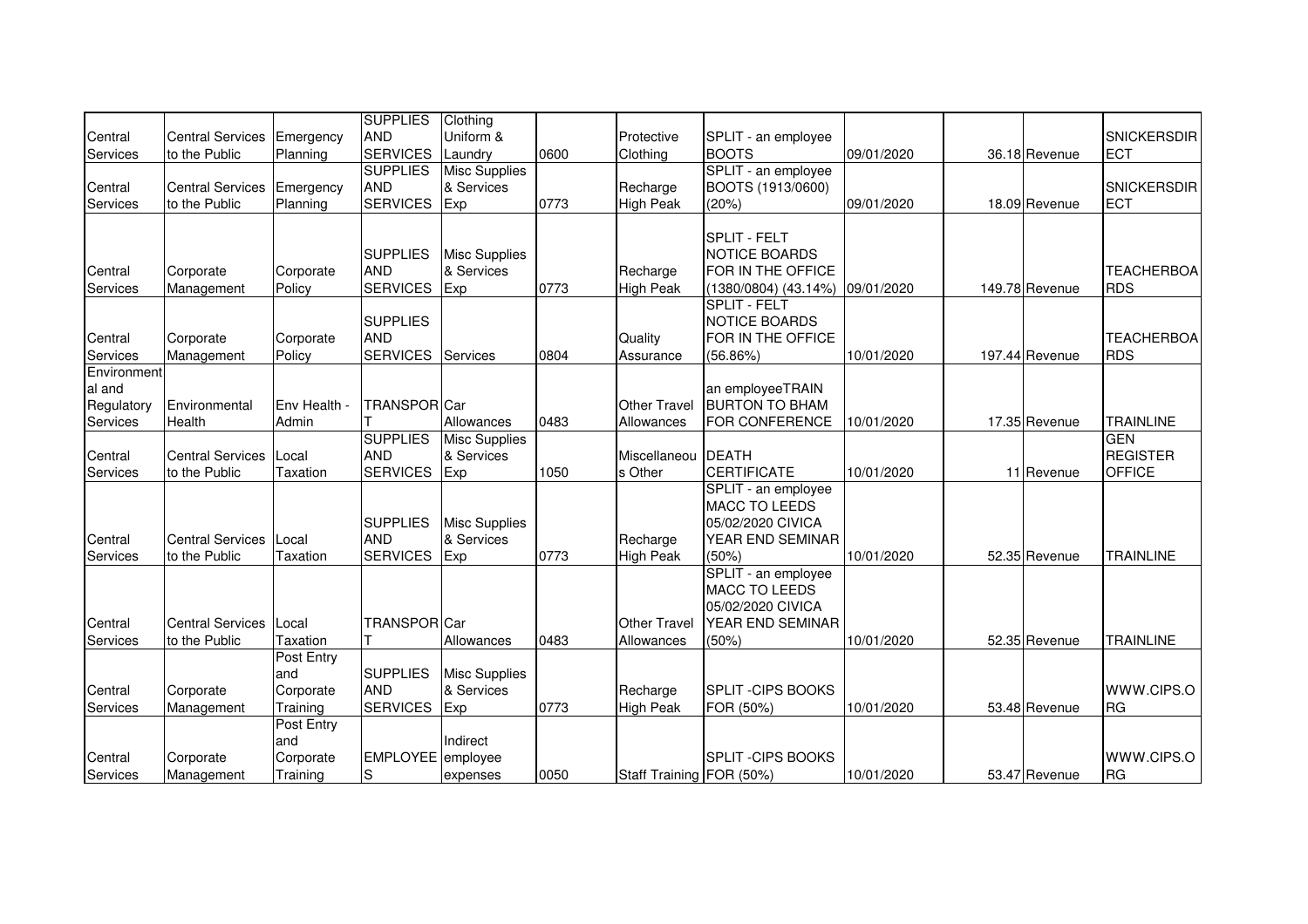|          |             |                               |                   | Indirect             |      |                  | <b>MEMBERSHIP FEES</b>          |            |               |                   |
|----------|-------------|-------------------------------|-------------------|----------------------|------|------------------|---------------------------------|------------|---------------|-------------------|
| Planning | Development | Development EMPLOYEE employee |                   |                      |      | Professional     | FOR an employee                 |            |               | <b>ROYAL TOWN</b> |
| Services | Control     | Control                       | lS                | expenses             | 0006 | Fees             | (50%)                           | 03/01/2020 | 157.5 Revenue | <b>PLANNING</b>   |
|          |             |                               | <b>SUPPLIES</b>   | <b>Misc Supplies</b> |      |                  | <b>MEMBERSHIP FEES</b>          |            |               |                   |
| Planning | Development | Development                   | <b>AND</b>        | & Services           |      | <b>Staffs</b>    | FOR an employee                 |            |               | <b>ROYAL TOWN</b> |
| Services | Control     | Control                       | <b>SERVICES</b>   | Exp                  | 6773 | Moorlands        | (50%)                           | 10/01/2020 | 157.5 Revenue | <b>PLANNING</b>   |
|          |             |                               |                   | Indirect             |      |                  | <b>MEMBERSHIP FEES</b>          |            |               |                   |
| Central  | Corporate   | Corporate                     | EMPLOYEE employee |                      |      | Professional     | FOR an employee                 |            |               | WWW.IRRV.O        |
| Services | Management  | Policy                        | lS                | expenses             | 0006 | Fees             | (50%)                           | 10/01/2020 | 104 Revenue   | RG.UK             |
|          |             |                               | <b>SUPPLIES</b>   | Misc Supplies        |      |                  | <b>MEMBERSHIP FEES</b>          |            |               |                   |
| Central  | Corporate   | Corporate                     | <b>AND</b>        | & Services           |      | Recharge         | FOR an employee                 |            |               | WWW.IRRV.O        |
| Services | Management  | Policy                        | <b>SERVICES</b>   | Exp                  | 0773 | <b>High Peak</b> | (50%)                           | 13/01/2020 | 104 Revenue   | RG.UK             |
|          |             | Post Entry                    |                   |                      |      |                  |                                 |            |               |                   |
|          |             | and                           |                   | Indirect             |      |                  |                                 |            |               |                   |
| Central  | Corporate   | Corporate                     | EMPLOYEE employee |                      |      |                  | <b>TRAINING EVENT -</b>         |            |               | <b>INSPIRING</b>  |
| Services | Management  | Training                      | lS                | expenses             | 0050 |                  | Staff Training an employee(50%) | 13/01/2020 | 39 Revenue    | <b>AWARDS</b>     |
|          |             | Post Entry                    |                   |                      |      |                  |                                 |            |               |                   |
|          |             | and                           | <b>SUPPLIES</b>   | <b>Misc Supplies</b> |      |                  |                                 |            |               |                   |
| Central  | Corporate   | Corporate                     | <b>AND</b>        | & Services           |      | Recharge         | <b>TRAINING EVENT -</b>         |            |               | <b>INSPIRING</b>  |
| Services | Management  | Training                      | <b>SERVICES</b>   | Exp                  | 0773 | <b>High Peak</b> | an employee(50%)                | 13/01/2020 | 39 Revenue    | <b>AWARDS</b>     |
|          |             |                               |                   | Indirect             |      |                  | <b>LONG SERVICE</b>             |            |               |                   |
| Central  | Corporate   |                               | EMPLOYEE employee |                      |      | Long Service     | AWARD an employee               |            |               | <b>DECATHLON</b>  |
| Services | Management  | Personnel                     | S                 | expenses             | 0097 | Awards           | (50%)                           | 15/01/2020 | 100 Revenue   | <b>UK LTD</b>     |
|          |             |                               | <b>SUPPLIES</b>   | <b>Misc Supplies</b> |      |                  | <b>LONG SERVICE</b>             |            |               |                   |
| Central  | Corporate   |                               | <b>AND</b>        | & Services           |      | Recharge         | AWARD an employee               |            |               | <b>DECATHLON</b>  |
| Services | Management  | Personnel                     | <b>SERVICES</b>   | Exp                  | 0773 | <b>High Peak</b> | (50%)                           | 15/01/2020 | 100 Revenue   | <b>UK LTD</b>     |
|          |             |                               |                   | Indirect             |      |                  | <b>MEMBERSHIP FEES</b>          |            |               |                   |
| Planning | Development | Development EMPLOYEE employee |                   |                      |      | Professional     | FOR an employee                 |            |               | <b>ROYAL TOWN</b> |
| Services | Control     | Control                       | IS                | expenses             | 0006 | Fees             | (50%)                           | 15/01/2020 | 79 Revenue    | <b>PLANNING</b>   |
|          |             |                               | <b>SUPPLIES</b>   | <b>Misc Supplies</b> |      |                  | <b>MEMBERSHIP FEES</b>          |            |               |                   |
| Planning | Development | Development AND               |                   | & Services           |      | Recharge         | FOR an employee                 |            |               | <b>ROYAL TOWN</b> |
| Services | Control     | Control                       | <b>SERVICES</b>   | Exp                  | 0773 | <b>High Peak</b> | (50%)                           | 15/01/2020 | 79 Revenue    | <b>PLANNING</b>   |
|          |             | Post Entry                    |                   |                      |      |                  |                                 |            |               |                   |
|          |             | and                           |                   | Indirect             |      |                  | <b>PLAN MAKING</b>              |            |               |                   |
| Central  | Corporate   | Corporate                     | EMPLOYEE employee |                      |      |                  | <b>EVENT RTPI an</b>            |            |               |                   |
| Services | Management  | Training                      | lS                | expenses             | 0050 |                  | Staff Training employee (50%)   | 15/01/2020 | 58.65 Revenue | PAYPAL RTPI       |
|          |             | Post Entry                    |                   |                      |      |                  |                                 |            |               |                   |
|          |             | and                           | <b>SUPPLIES</b>   | <b>Misc Supplies</b> |      |                  | <b>PLAN MAKING</b>              |            |               |                   |
| Central  | Corporate   | Corporate                     | <b>AND</b>        | & Services           |      | Recharge         | EVENT RTPI an                   |            |               |                   |
| Services | Management  | Training                      | <b>SERVICES</b>   | Exp                  | 0773 | <b>High Peak</b> | employee (50%)                  | 15/01/2020 | 58.65 Revenue | PAYPAL RTPI       |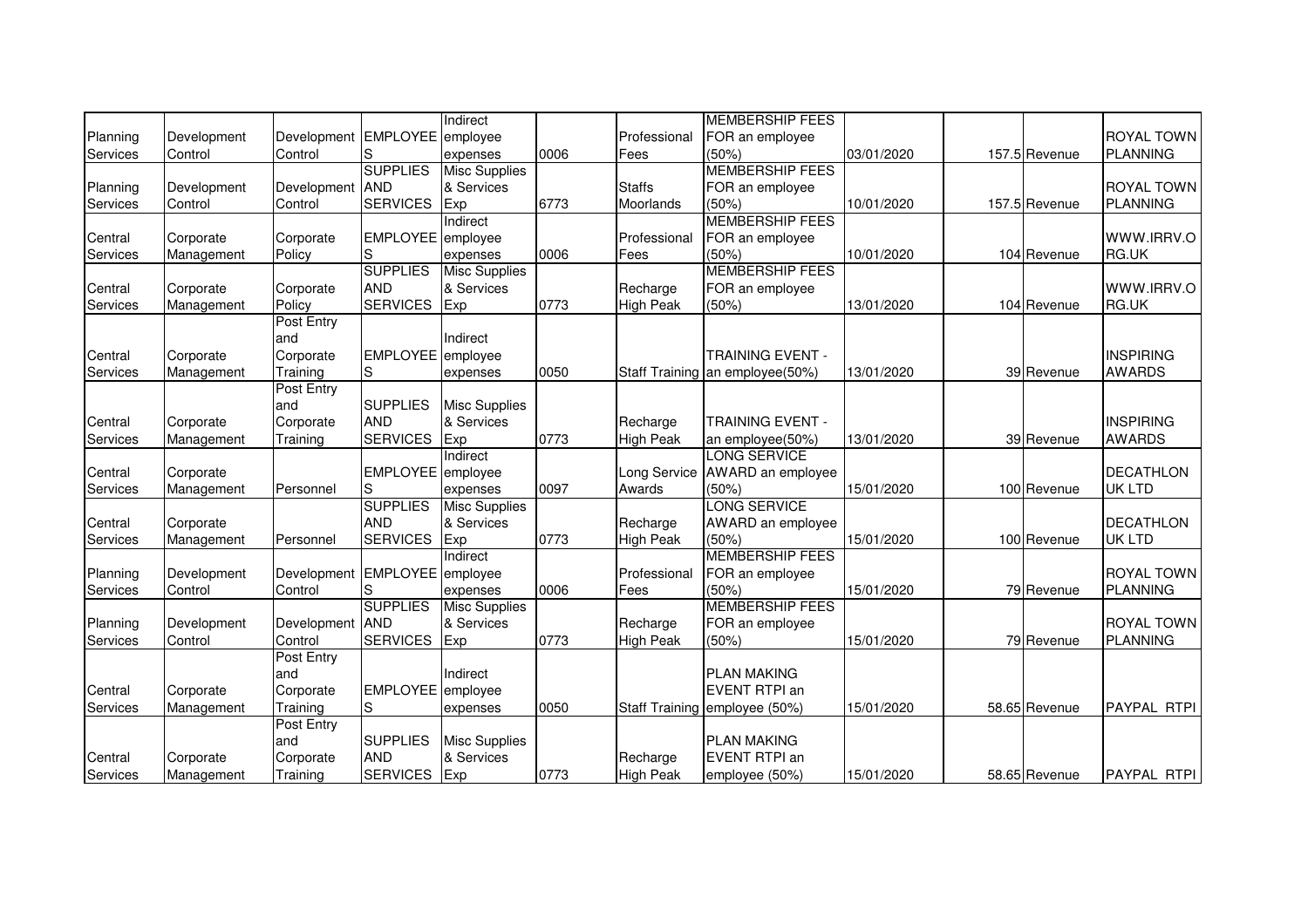|          |            | Post Entry         |                   |                      |      |                      | <b>HOUSING FOR PLAN</b>      |            |                |                    |
|----------|------------|--------------------|-------------------|----------------------|------|----------------------|------------------------------|------------|----------------|--------------------|
|          |            | and                |                   | Indirect             |      |                      | <b>MAKERS RTPI</b>           |            |                |                    |
| Central  | Corporate  | Corporate          | EMPLOYEE employee |                      |      |                      | EVENT an employee            |            |                |                    |
| Services | Management | Training           | S                 | expenses             | 0050 | Staff Training (50%) |                              | 15/01/2020 | 58.65 Revenue  | <b>PAYPAL RTPI</b> |
|          |            | Post Entry         |                   |                      |      |                      | <b>HOUSING FOR PLAN</b>      |            |                |                    |
|          |            | and                | <b>SUPPLIES</b>   | <b>Misc Supplies</b> |      |                      | <b>MAKERS RTPI</b>           |            |                |                    |
| Central  | Corporate  | Corporate          | <b>AND</b>        | & Services           |      | Recharge             | EVENT an employee            |            |                |                    |
| Services | Management | Training           | <b>SERVICES</b>   | Exp                  | 0773 | <b>High Peak</b>     | (50%)                        | 16/01/2020 | 58.65 Revenue  | PAYPAL RTPI        |
|          |            |                    | <b>SUPPLIES</b>   | <b>Misc Supplies</b> |      |                      |                              |            |                | <b>SCAN</b>        |
| Central  | Corporate  |                    | <b>AND</b>        | & Services           |      | Recharge             | (1360/0845) SSD X2           |            |                | <b>COMPUTERS</b>   |
| Services | Management | <b>IT Services</b> | <b>SERVICES</b>   | Exp                  | 0773 | <b>High Peak</b>     | (50%)                        | 16/01/2020 | 141.45 Revenue | <b>INT LTD</b>     |
|          |            |                    | <b>SUPPLIES</b>   | Communicatio         |      |                      |                              |            |                | <b>SCAN</b>        |
| Central  | Corporate  |                    | <b>AND</b>        | ns &                 |      | Hardware-            |                              |            |                | <b>COMPUTERS</b>   |
| Services | Management | <b>IT Services</b> | <b>SERVICES</b>   | Computing            | 0845 | Misc                 | SSD X2 (50%)                 | 16/01/2020 | 141.44 Revenue | <b>INT LTD</b>     |
|          |            |                    | <b>SUPPLIES</b>   | Communicatio         |      |                      |                              |            |                | AMAZON.CO.         |
| Central  | Corporate  |                    | <b>AND</b>        | ns &                 |      | Hardware-            | X10 DVI CABLES               |            |                | <b>UK</b>          |
| Services | Management | <b>IT Services</b> | <b>SERVICES</b>   | Computing            | 0845 | Misc                 | (50%)                        | 17/01/2020 | 17.85 Revenue  | A69PA5YG5          |
|          |            |                    | <b>SUPPLIES</b>   | <b>Misc Supplies</b> |      |                      |                              |            |                | AMAZON.CO.         |
| Central  | Corporate  |                    | <b>AND</b>        | & Services           |      | Recharge             | (1360/0845) X10 DVI          |            |                | <b>UK</b>          |
| Services | Management | <b>IT Services</b> | <b>SERVICES</b>   | Exp                  | 0773 | <b>High Peak</b>     | CABLES (50%)                 | 20/01/2020 | 17.85 Revenue  | A69PA5YG5          |
|          |            |                    | <b>SUPPLIES</b>   | <b>Misc Supplies</b> |      |                      |                              |            |                |                    |
| Central  | Corporate  |                    | <b>AND</b>        | & Services           |      | Recharge             | (1360/0845) X4               |            |                | WWW.UK.INSI        |
| Services | Management | <b>IT Services</b> | <b>SERVICES</b>   | Exp                  | 0773 | <b>High Peak</b>     | MONITORS (50%)               | 21/01/2020 | 255.52 Revenue | GHT.COM            |
|          |            |                    | <b>SUPPLIES</b>   | Communicatio         |      |                      |                              |            |                |                    |
| Central  | Corporate  |                    | <b>AND</b>        | ns &                 |      | Hardware-            |                              |            |                | WWW.UK.INSI        |
| Services | Management | <b>IT Services</b> | <b>SERVICES</b>   | Computing            | 0845 | Misc                 | X4 MONITORS (50%) 21/01/2020 |            | 255.53 Revenue | GHT.COM            |
|          |            |                    | <b>SUPPLIES</b>   | Communicatio         |      |                      | X1 PEN TABLET /              |            |                |                    |
| Central  | Corporate  |                    | <b>AND</b>        | ns &                 |      | Hardware-            | X10 PC MEMORY                |            |                | AMZNMKTPLA         |
| Services | Management | <b>IT Services</b> | <b>SERVICES</b>   | Computing            | 0845 | Misc                 | (RAM) (50%)                  | 21/01/2020 | 85.26 Revenue  | <b>CE</b>          |
|          |            |                    |                   |                      |      |                      | (1360/0845) X1 PEN           |            |                |                    |
|          |            |                    | <b>SUPPLIES</b>   | <b>Misc Supplies</b> |      |                      | TABLET / X10 PC              |            |                |                    |
| Central  | Corporate  |                    | <b>AND</b>        | & Services           |      | Recharge             | <b>MEMORY (RAM)</b>          |            |                | <b>AMZNMKTPLA</b>  |
| Services | Management | <b>IT Services</b> | <b>SERVICES</b>   | Exp                  | 0773 | <b>High Peak</b>     | (50%)                        | 22/01/2020 | 85.26 Revenue  | <b>CE</b>          |
|          |            |                    | <b>SUPPLIES</b>   | Communicatio         |      |                      |                              |            |                |                    |
| Central  | Corporate  |                    | <b>AND</b>        | ns &                 |      | Hardware-            |                              |            |                | WWW.ITCLEA         |
| Services | Management | <b>IT Services</b> | <b>SERVICES</b>   | Computing            | 0845 | Misc                 | X4 MONITORS (50%) 22/01/2020 |            | 186.37 Revenue | R.COM              |
|          |            |                    | <b>SUPPLIES</b>   | <b>Misc Supplies</b> |      |                      |                              |            |                |                    |
| Central  | Corporate  |                    | <b>AND</b>        | & Services           |      | Recharge             | (1360/0845) X4               |            |                | WWW.ITCLEA         |
| Services | Management | <b>IT Services</b> | <b>SERVICES</b>   | Exp                  | 0773 | <b>High Peak</b>     | MONITORS (50%)               | 22/01/2020 | 186.38 Revenue | R.COM              |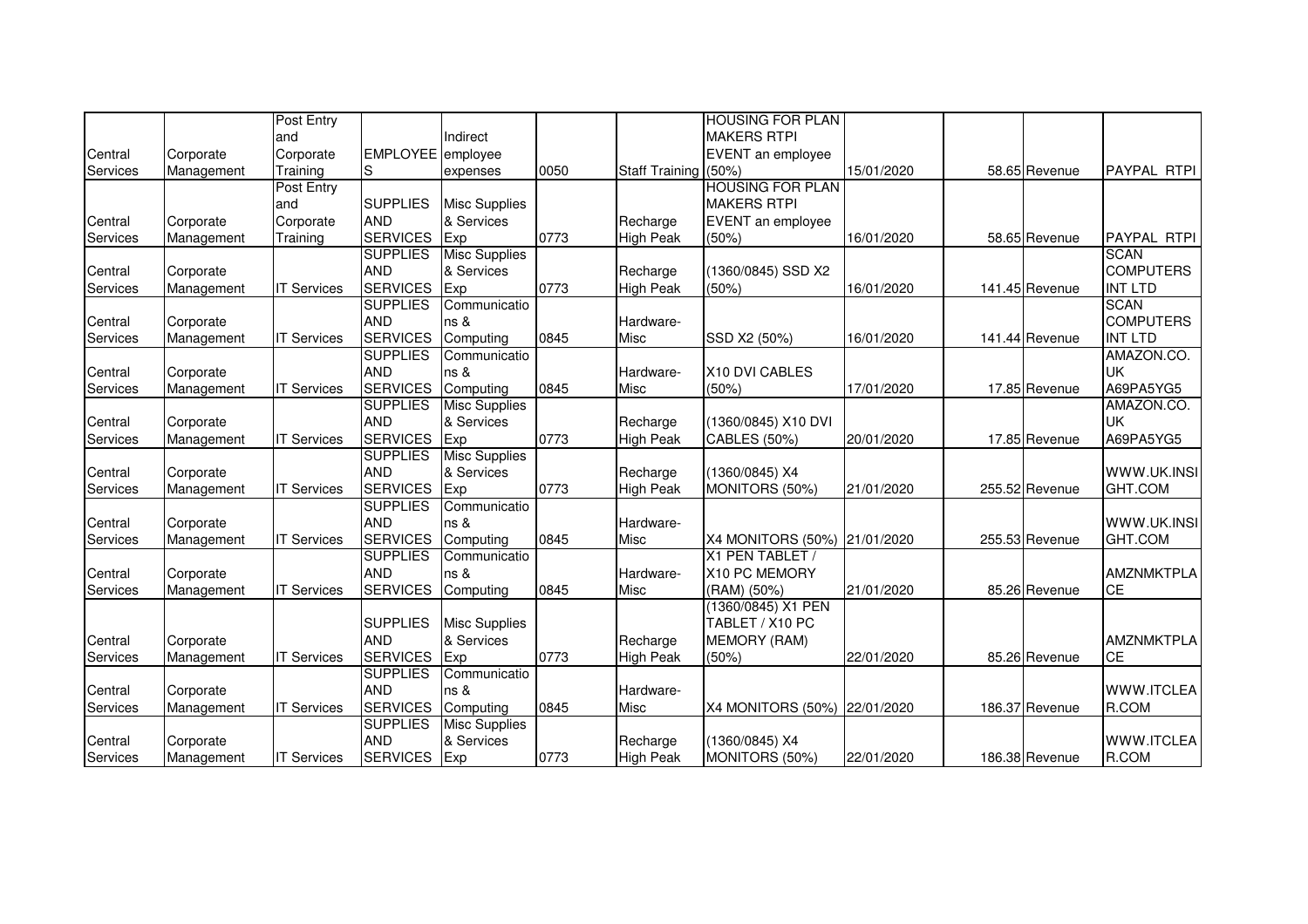|          |            |                    | <b>SUPPLIES</b>   | Communicatio         |      |                  |                                              |            |               |                    |
|----------|------------|--------------------|-------------------|----------------------|------|------------------|----------------------------------------------|------------|---------------|--------------------|
| Central  | Corporate  |                    | <b>AND</b>        | ns &                 |      | Hardware-        |                                              |            |               | <b>AMZNMKTPLA</b>  |
| Services | Management | <b>IT Services</b> | <b>SERVICES</b>   | Computing            | 0845 | Misc             | X6 MONITORS (50%) 22/01/2020                 |            | 337.5 Revenue | <b>CE</b>          |
|          |            |                    | <b>SUPPLIES</b>   | <b>Misc Supplies</b> |      |                  |                                              |            |               |                    |
| Central  | Corporate  |                    | <b>AND</b>        | & Services           |      | Recharge         | (1360/0845) X6                               |            |               | <b>AMZNMKTPLA</b>  |
| Services | Management | <b>IT Services</b> | <b>SERVICES</b>   | Exp                  | 0773 | <b>High Peak</b> | MONITORS (50%)                               | 22/01/2020 | 337.5 Revenue | <b>CE</b>          |
|          |            | Post Entry         |                   |                      |      |                  |                                              |            |               |                    |
|          |            | and                |                   | Indirect             |      |                  |                                              |            |               |                    |
| Central  | Corporate  | Corporate          | EMPLOYEE employee |                      |      |                  |                                              |            |               | THETRAINLIN        |
| Services | Management | Training           | lS                | expenses             | 0050 |                  | Staff Training TRAIN TICKET (50%) 22/01/2020 |            | 69.93 Revenue | E.COM              |
|          |            | Post Entry         |                   |                      |      |                  |                                              |            |               |                    |
|          |            | and                | <b>SUPPLIES</b>   | <b>Misc Supplies</b> |      |                  |                                              |            |               |                    |
| Central  | Corporate  | Corporate          | <b>AND</b>        | & Services           |      | Recharge         | (1611/0050) TRAIN                            |            |               | <b>THETRAINLIN</b> |
| Services | Management | Training           | <b>SERVICES</b>   | <b>Exp</b>           | 0773 | <b>High Peak</b> | <b>TICKET (50%)</b>                          | 23/01/2020 | 69.93 Revenue | E.COM              |
|          |            | Post Entry         |                   |                      |      |                  |                                              |            |               |                    |
|          |            | and                |                   | Indirect             |      |                  |                                              |            |               |                    |
| Central  | Corporate  | Corporate          | EMPLOYEE employee |                      |      |                  |                                              |            |               |                    |
| Services | Management | Training           | lS                | expenses             | 0050 |                  | Staff Training BOOKING (50%)                 | 23/01/2020 | 60.41 Revenue | <b>PREMIER INN</b> |
|          |            | Post Entry         |                   |                      |      |                  |                                              |            |               |                    |
|          |            | and                | <b>SUPPLIES</b>   | <b>Misc Supplies</b> |      |                  |                                              |            |               |                    |
|          |            |                    | <b>AND</b>        | & Services           |      |                  |                                              |            |               |                    |
| Central  | Corporate  | Corporate          |                   |                      |      | Recharge         | (1611/0050)                                  |            |               |                    |
| Services | Management | Training           | <b>SERVICES</b>   | Exp                  | 0773 | <b>High Peak</b> | BOOKING (50%)                                | 24/01/2020 | 60.42 Revenue | <b>PREMIER INN</b> |
|          |            |                    | <b>SUPPLIES</b>   | Communicatio         |      |                  |                                              |            |               | AMAZON.CO.         |
| Central  | Corporate  |                    | <b>AND</b>        | ns &                 |      | Hardware-        | X6 HDMI TO DVI                               |            |               | <b>UK</b>          |
| Services | Management | <b>IT Services</b> | <b>SERVICES</b>   | Computing            | 0845 | Misc             | CABLES (50%)                                 | 24/01/2020 | 14.97 Revenue | M38QV1IY4          |
|          |            |                    | <b>SUPPLIES</b>   | <b>Misc Supplies</b> |      |                  | (1360/0845) X6 HDMI                          |            |               | AMAZON.CO.         |
| Central  | Corporate  |                    | <b>AND</b>        | & Services           |      | Recharge         | TO DVI CABLES                                |            |               | <b>UK</b>          |
| Services | Management | <b>IT Services</b> | <b>SERVICES</b>   | Exp                  | 0773 | <b>High Peak</b> | (50%)                                        | 27/01/2020 | 14.97 Revenue | M38QV1IY4          |
|          |            |                    |                   |                      |      |                  | <b>USB TO</b>                                |            |               |                    |
|          |            |                    |                   |                      |      |                  | <b>LIGHTENING CABLE</b>                      |            |               |                    |
|          |            |                    |                   |                      |      |                  | <b>SAMSUNG TAB A</b>                         |            |               |                    |
|          |            |                    | <b>SUPPLIES</b>   | Communicatio         |      |                  | <b>T585 SCREEN</b>                           |            |               |                    |
| Central  | Corporate  |                    | <b>AND</b>        | ns &                 |      | Hardware-        | PROTECTOR (X2) X2                            |            |               | <b>AMZNMKTPLA</b>  |
| Services | Management | <b>IT Services</b> | <b>SERVICES</b>   | Computing            | 0845 | Misc             | (50%)                                        | 27/01/2020 | 13.82 Revenue | <b>CE</b>          |
|          |            |                    |                   |                      |      |                  | (1360/0845) USB TO                           |            |               |                    |
|          |            |                    |                   |                      |      |                  | LIGHTENING CABLE                             |            |               |                    |
|          |            |                    |                   |                      |      |                  | ' SAMSUNG TAB A                              |            |               |                    |
|          |            |                    | <b>SUPPLIES</b>   | <b>Misc Supplies</b> |      |                  | T585 SCREEN                                  |            |               |                    |
| Central  | Corporate  |                    | <b>AND</b>        | & Services           |      | Recharge         | PROTECTOR (X2) X2                            |            |               | <b>AMZNMKTPLA</b>  |
| Services | Management | <b>IT Services</b> | <b>SERVICES</b>   | Exp                  | 0773 | <b>High Peak</b> | (50%)                                        | 28/01/2020 | 13.82 Revenue | <b>CE</b>          |
|          |            |                    |                   |                      |      |                  |                                              |            |               |                    |